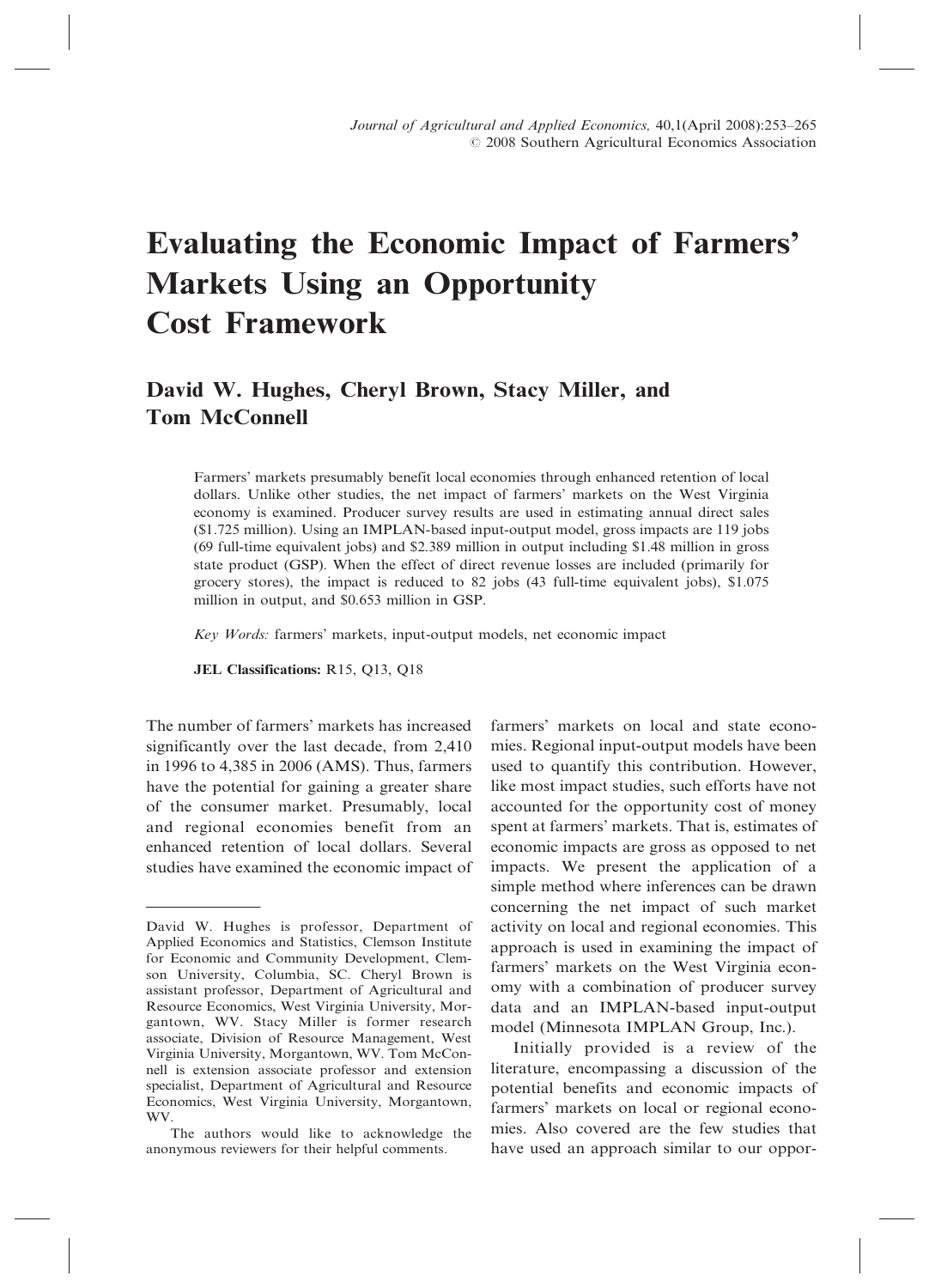tunity cost approach. The approach used in surveying producers and relevant survey results are then examined. A discussion follows concerning how the survey data was integrated into an IMPLAN-based inputoutput model of the West Virginia economy. Also discussed is how the opportunity cost of such spending was estimated. Impact results are then reported for the farmers' market impact itself, for the opportunity cost impact analysis, and for the net impact analysis. Finally, study results are summarized, conclusions are drawn, and areas of future work are highlighted.

# Literature Review

Farmers' markets are a form of direct marketing, where producers sell directly to final consumers thereby bypassing market middlemen. Direct marketing, especially important for small produce growers, is in part a response to low farm-gate prices and wholesalers who only wish to deal with large volume producers (Eastwood et al.). There are a number of possible direct market venues in addition to farmers' markets. These include you-pick operations, on-farm and roadside stands, and a subscription service or community supported agriculture (CSA). Farmers' markets provide a convenient venue for direct marketing along with an important way for directly connecting with final consumers. Producers of organically grown products and specialty items also may receive premium prices at farmers' markets. This study only considers farmers' markets due to data limitations and the importance of these markets for small farms, which make up a majority of West Virginia producers.

Consumers also benefit from farmers' markets including having access to products that might be otherwise unavailable. Products are often of a higher quality, especially in terms of freshness, in comparison to agricultural commodities purchased through standard marketing channels. Many consumers also like the direct interaction with local producers. Such interaction allows consumers to question farmers about pesticide use and production methods and may ensure that the product is ''chemical-free'' (Gale). Many consumers also like the idea that they are supporting local agriculture, especially small local farms, and helping to retain dollars in the local economy (Brown, 2003; FPC).

Steele provides a synopsis of the arguments for supporting small farms. Small farms are a source of agricultural innovation through their concentration in alternative products and niche markets, such as organic production. Because small farms are concentrated near urban areas, they provide a means for preserving rural landscapes. Small farms also provide a source of off-farm workers for local economies (Steele). We would add that small farms can serve as a means for attracting affluent in-migrants to an area and in general making an area ''more livable.''

A study conducted by Payne demonstrates the growth of farmers' market as a marketing tool. In addition to growth in the total number of farmers' markets, in 1994, 20,946 farmers participated in farmers' markets with 6,648 (31.7%) using such markets as their only marketing outlet. By 2000, 66,700 farmers participated in farmers' markets with 19,000 using such markets as their only marketing outlet. The estimated number of customers per week grew during the same period from 915,777 to 2,760,000, an increase of 201.4%.

Studies examining the economic impact of farmers' markets have been limited in number, despite claims about the benefits for local economies. In fact, a paper reviewing research of farmers' markets from 1940 through 2000 (Brown, 2002) erroneously claims that there is no method for evaluating such impacts. However, a few studies have estimated the impact of farmers' markets on local economies. Otto and Varner used a combination of an IMPLAN-based input-output model and consumer survey data from 55,000 visitors to analyze the economic impact of farmers' markets on the Iowa economy for 2004. They estimated direct sales of \$20 million and a total economic impact of \$31.5 million, with \$12.2 million of that impact in personal income throughout the regional economy. They estimated that 471 full-time jobs were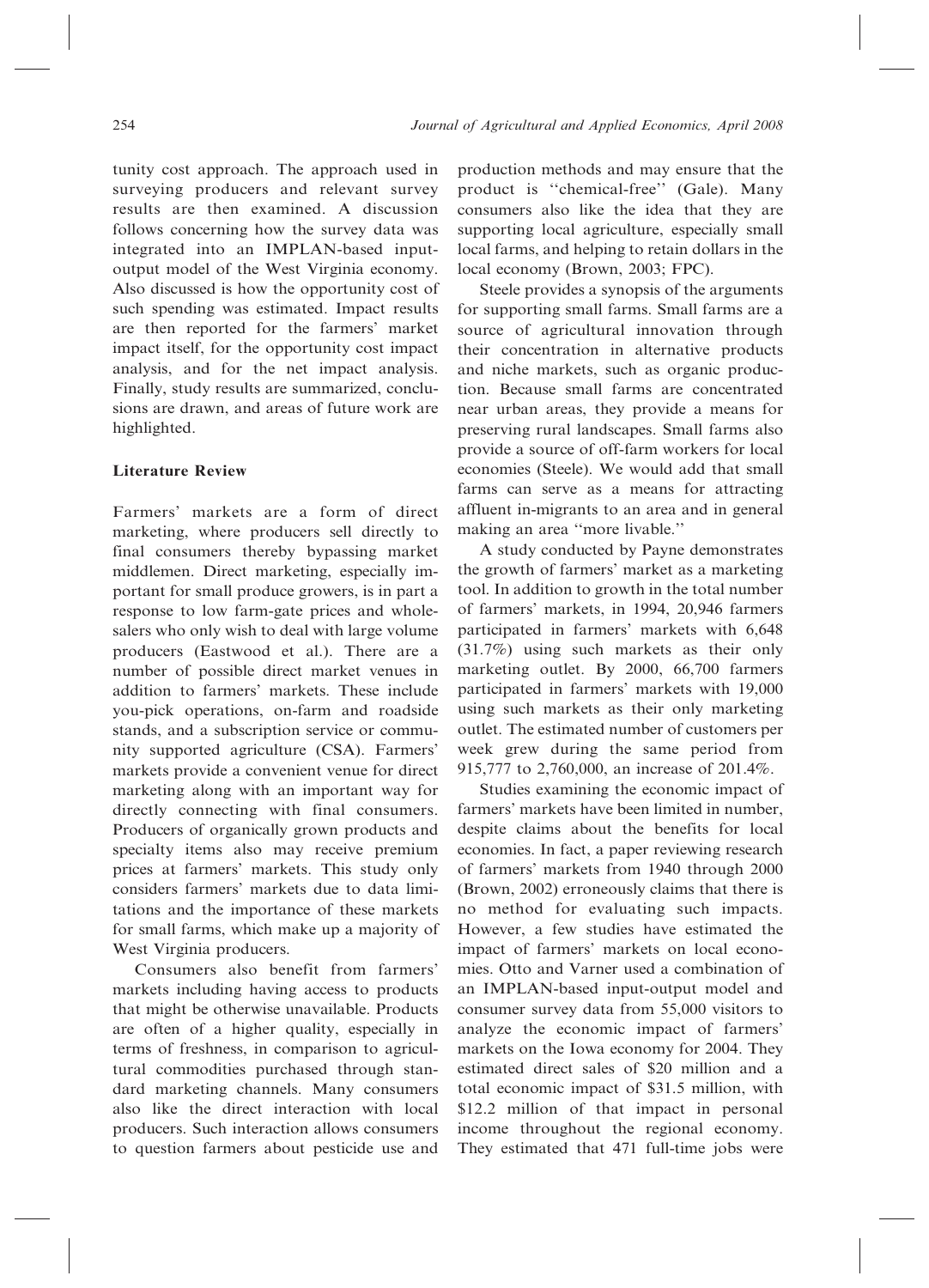generated by the spin-offs arising from Iowa farmers' markets. Myers used a survey approach and a retail economic multiplier for the Baltimore–Washington region of 1.6 to estimate the impact of three local farmers' markets on the Howard County Maryland economy in 2004. Spending at the markets themselves and spending at nearby businesses because of the markets' presence were included as parts of the impact. The author estimated annual revenues at the three markets of \$192,030, with an impact of \$307,249, and an impact on adjacent businesses due to enhanced customer flow of \$965,788. No attempt was made, apparently, to control for spending that would have occurred at nearby businesses had the markets not existed. A similar study conducted for the Crescent City Farmers' Market in New Orleans claimed \$550,000 in direct sales for vendors and \$450,000 in enhanced sales for nearby businesses (McCarthy).

Another area of relevant research is inputoutput based studies that account for the opportunity cost of spending that originates in a local economy. Probably partly because of political economy reasons, such impacts are usually evaluated in a gross as opposed to net framework. That is, entities that fund economic impact studies usually want the studies to show the largest defensible level of economic impact. For example, supporters of farmers' markets are interested in showing that such activity generates significant levels of local employment and income.

Another issue is the lack of literature as a guide to conduct studies where the opportunity cost of impacts is included. In particular, determining the sector and location where the alternative (opportunity cost) spending would have occurred is not a straightforward issue. Still, several studies have used a combination of input-output models and opportunity cost in evaluating net impacts. Unlike our study, these efforts have focused on the opportunity cost of using a particular natural resource, such as land or water.

One study that did use an opportunity cost framework was that conducted by Elder and Butcher, who examined the net impact of a

new irrigation project on the Washington economy using a state input-output model. They estimated that net impacts led to a reduction of 34.4% as compared with merely examining the positive impacts of the project. Another study that used the approach was an examination of the effects of the U.S. Department of Agriculture's Conservation Reserve Program (CRP) in Virginia (Siegel and Johnson). Land devoted to the CRP is taken out of production, and as expected, this negatively impacts local and regional economies. However, maintaining CRP land in appropriate vegetative cover has some positive benefits. For example, expenditures made in establishing and maintaining required vegetative cover on CRP land can be expected to have a positive impact on the local economy. More importantly, CRP land can lead to recreational uses that generate local economic activity. Based on an input-output model of the Virginia economy, Siegel and Johnson estimated the per acre level of recreational activity that would be necessary for the CRP to be a breakeven proposition from the viewpoint of the state economy in terms of gross output, employment, and income.

#### Research Approach

We had three main research objectives. First, to use a combination of vendor survey data and an IMPLAN-based input-output model of the West Virginia economy to estimate the gross contribution of farmers' markets to that economy. Second, to use estimates of consumer spending on food products through more traditional food marketing systems (such as grocery stores) to estimate the economic impact of spending that is lost to West Virginia because of spending at farmers' markets. Third, we wanted to test the hypothesis that, while reduced, farmers' markets will still provide a net positive impact on the state economy after this opportunity cost is included in the analysis.

# Data and Methods

A survey of vendors at West Virginia farmers' markets conducted in 2005 is used in estimat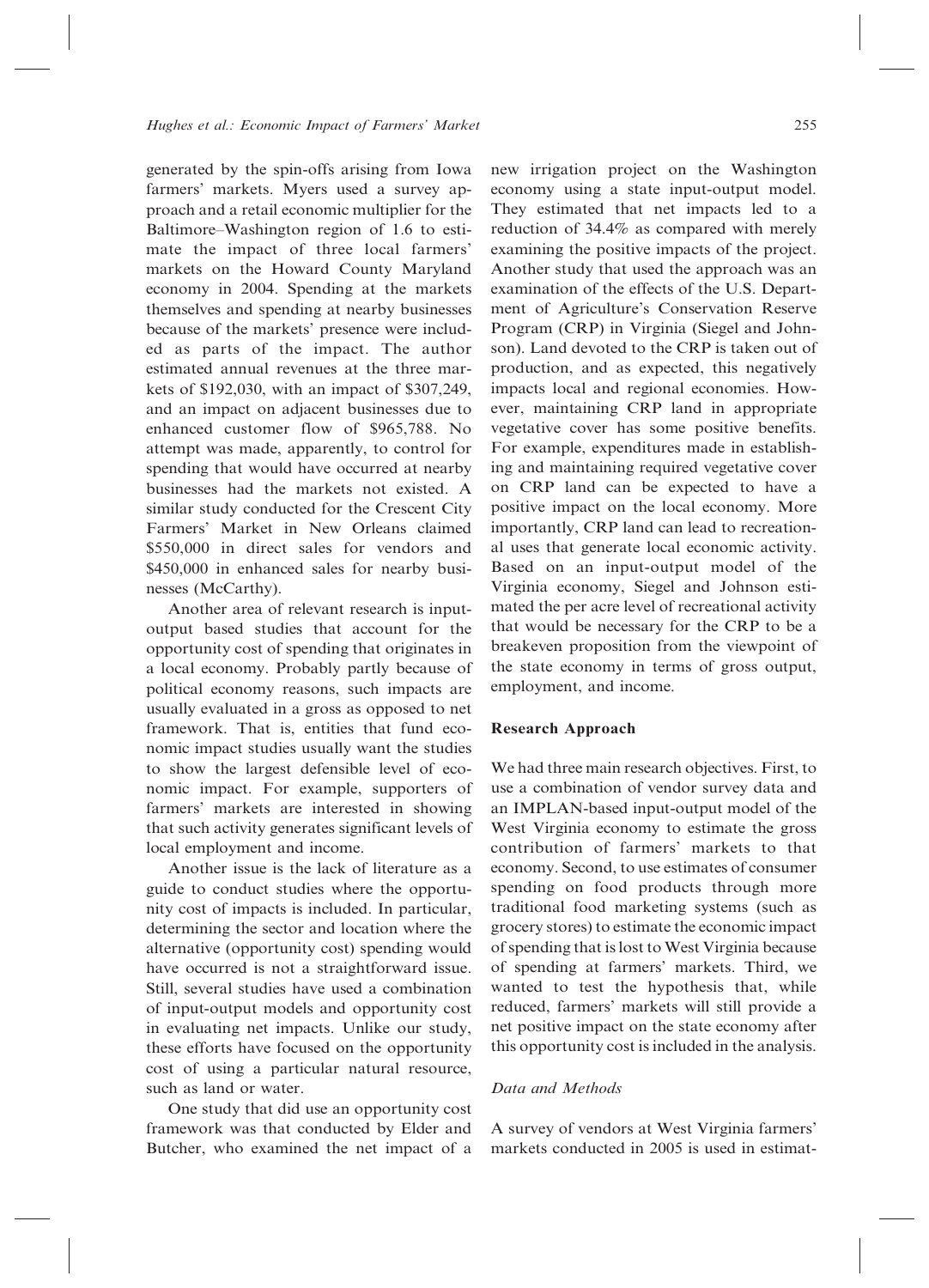ing the value of direct sales by local producers at such venues.1 The estimated value of direct sales is then ''shocked through'' a hybrid input-output model of the West Virginia state model.

In 2005, West Virginia had 34 farmers' markets across the state with a total of 331 vendors who formed the surveyed population. From these 331 vendors, 226 surveys were returned for a response rate of 68.3%. Respondents who indicated that they did not sell any products at a West Virginia farmers' market in the 2004 season, or whose business partner had already completed a questionnaire, were removed from subsequent analysis, leaving 183 (55.3%) usable questionnaires.

The survey questionnaire was developed based on a review of previous farmers' market surveys. Content and face validity was established in cooperation with four volunteer vendors as a pilot study. Reliability of the instrument was determined based on alpha scale analysis of the sample population's data. Cronbach's alpha was valued at 0.92 and the instrument was deemed to have exemplary reliability (Robinson, Shaver, and Wrightsman).

Survey respondents were asked to indicate a range for the value of their sales at farmers' markets in West Virginia. The midpoint of each of 21 categories was used to provide an estimate of sales per respondent.<sup>2</sup> Responses to questions concerning the types of products sold, for example, specific fruits and vegetables, were used in delineating sales into specific input-output model agricultural sectors. Detailed information on categories of crops sold was matched with sales levels and used to estimate a percentage distribution of sales by major IMPLAN crop category. Typically, all of a vendor's sales remained in the same broad IMPLAN crop category, such as vegetable and melon farming. As a result, the total level of spending by consumers at West Virginia farmers' markets was estimated to be \$1.725 million.<sup>3</sup>

Farmers' markets may be a potential source of tourism used to attract out-of-town as well as local shoppers. However, only 15% of WV farmers' market managers use some type of local, state, or regional tourism publication as a means of advertising. Only two markets in the state (Berkeley Springs Farmers' Market and the Capital Market) appear to be frequented by tourists.<sup>4</sup> We do not have data on expenditures by tourists at any of the farmers' markets and so assume all farmers' market sales are to in-state consumers. Sales to out-of-state tourists could mean an opportunity cost to, for example, grocery stores in their home state rather than in West Virginia. If this is the case, the opportunity cost we use for farmers' market expenditures could be too large. However, two factors mediate this problem in our view. First, the tourist could still make grocery store purchases while visiting West Virginia. More importantly, we believe the dollar value of sales to tourists is relatively low given the general lack of marketing aimed at tourists and our knowledge concerning the markets.

Another benefit of farmers' markets could be enhanced revenues of merchants located near the farmers' market. No data was available regarding additional expenditures that occurred at nearby businesses due to existence of the markets, so these benefits are not included in this analysis. These enhanced

<sup>&</sup>lt;sup>1</sup>The terms vendor, farmer, and producer are used interchangeably throughout this study to indicate a farmer selling at a farmers' market.

<sup>2</sup>The 21 categories began with ''\$1,499 or less'' and increased in \$1,500 increments to ''\$30,000 or more.'' \$749.50 was used as the lowest category and \$40,993 was used as the highest.

<sup>3</sup>Prices at farmers' markets are assumed to be the same as those for grocery stores. Among surveyed vendors, 40.1% indicated that grocery store prices and their prices were roughly the same or higher, 35.9% felt their prices were somewhat lower, and 24% felt their prices were significantly lower. We made the assumption of equal prices because on average prices seem to be roughly equal. If prices were markedly higher (or lower) at the farmers' market, the opportunity cost scenario would have to be adjusted based on assumptions about quantities consumed and shifts from other types of spending. Farmer profitability levels in the input-output model might also have to be adjusted in the input-output model.

<sup>4</sup> According to an unpublished West Virginia University Extension analysis of West Virginia farmers' markets.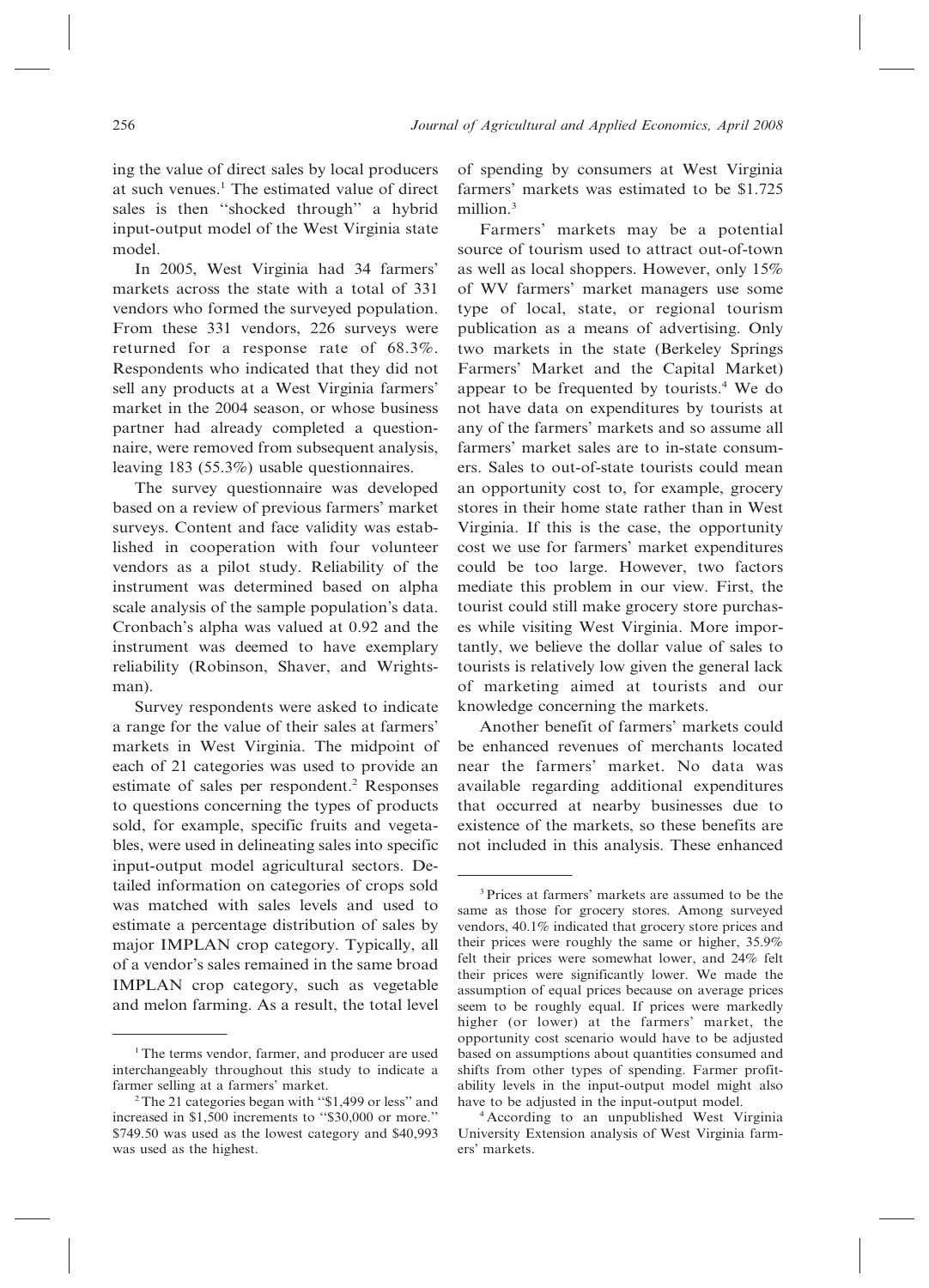revenues could also be simply a spatial redistribution of expenditures that would have occurred anyway, but in a different location. A thorough survey of farmers' market patrons would be required to understand these peripheral benefits. Our intention is not to provide a totally comprehensive analysis of the impact of farmers' markets but to examine the more direct food system impacts.

While farmers' markets are a means of direct marketing, such markets still often generate a small return to the market itself from fees paid by the vendors. According to Payne, 82% of U.S. farmers' markets were self-supporting. Based on survey data provided in Miller (2005b), it was determined that 63.2% of West Virginia farmers' markets received a small fee from each vendor. Based on per stall fee (booth rental) rates and number of vendors, we calculated a return to the market of less than  $1\%$  (0.8%). Also based on survey data found in Miller, spending by farmers' markets was distributed among paid employees and other spending categories (mostly to support various forms of advertising). Based on survey data, discussions with vendors and market officials, and our own observation, farmers' markets in West Virginia are well-subsidized, especially in terms of in-kind support provided by West Virginia University Extension personnel and other uncompensated forms of support, such as volunteer activities by vendors and others.

Another consideration is transportation expenditures that vendors incur in bringing their product to market. Based on data from Miller (2005a), we calculated the transportation cost of moving product to the farmers' markets. The average one-way trip was 14.5 miles. Also based on Miller, eight trips were assumed over the marketing season for the typical or average market vendor. Assuming a transportation cost of 22 cents per mile based on federal reimbursement rates in 2005 (U.S. Dept. of Interior), we calculated the total transportation cost bill. Based on this amount, slight changes were made to farm spending patterns, which were also accounted for in our farmers' market impact scenario.

The level of spending by consumers at West Virginia farmers' markets (i.e., the \$1.725 million) is used to generate our opportunity cost scenario. The opportunity cost impacts reflect what would have occurred had the consumer spending at farmers' markets instead been directed to West Virginia grocery stores and building material and garden supply stores. This opportunity cost scenario assumes that expenditures made at farmers' markets are the same as those that would have been made at grocery stores; however, shoppers may spend more at farmers' markets because they can purchase a different basket of product characteristics. If this is the case, then assuming that all \$1.725 million would have gone to grocery and other stores is an overestimate of the opportunity cost of farmers' markets resulting in a conservative estimate for the positive impact of farmers' markets in the state. If consumers do spend more at farmers' markets than they would have spent at the grocery store, they have less money to spend in other sectors of the economy. Without an in depth analysis of how consumers are diverting funds to farmers' markets, the losing sectors cannot be identified and are thus not accounted for in this study.

For the opportunity cost scenario, we assumed that all spending would have occurred at in-state retail outlets (primarily grocery stores). Spending was distributed to the appropriate agricultural sectors at the consumer (retail) level using the same product mix as was used in the farmers' market impact scenario. Based on marketing margins that are used in IMPLAN models, we then allocated spending to the appropriate IMPLAN sector.<sup>5</sup> For example, it was determined that direct spending on vegetables at farmers' markets was \$777,907. For the opportunity cost scenario, this translated into a farm level impact of \$371,875 for vegetable producers, \$89,302 for the wholesale sector, \$114,575 for various forms of transportation (primarily

<sup>&</sup>lt;sup>5</sup>These estimates are, in turn, based on the national input-output table, which relies on industry survey data.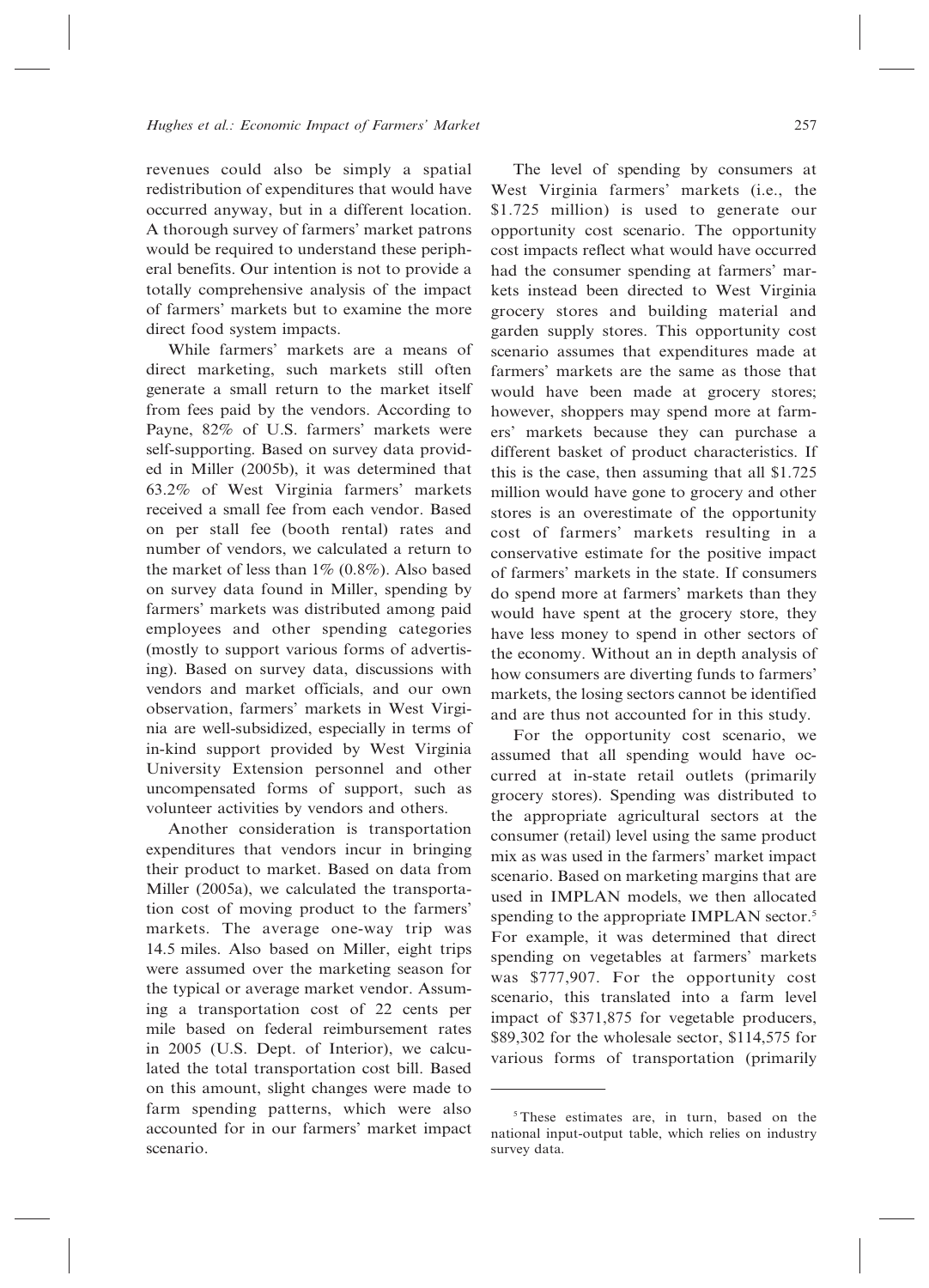trucking), and  $$202,155$  for food stores.<sup>6</sup> For all agricultural sectors and impacts allotted to wholesalers and transportation middlemen, IMPLAN regional purchase coefficients were used to determine the level of in-state versus out-of-state production (Minnesota IMPLAN Group, Inc.). For the affected IMPLAN retail sectors, food and beverage stores, and building material and garden supply stores, we assumed that all purchases were made in West Virginia or that there was no leakage (i.e., the regional purchase coefficient was set at 1). For agricultural production, the regional purchase coefficients provide estimates of the level of sales by in-state producers to West Virginia agricultural retailers (primarily grocery stores). Of course, commodities produced by farmers located in other states are an immediate leakage of local dollars. The result was a West Virginia opportunity cost–based expenditure vector that was shocked through the hybrid IMPLAN model to estimate a multiplier effect.

Both scenarios (the farmers' market and the opportunity cost) were evaluated using a hybrid model of the West Virginia economy. The hybrid model is based on an original IMPLAN (Impact Planning) model (Minnesota IMPLAN Group, Inc.) of the state economy for 2002.7 One of the changes to the original IMPLAN model included changing returns in the directly impacted agricultural sectors to reflect small farmers' use of the markets. Specifically, payments to the other property income category were reduced, while those going to proprietors' income were slightly enhanced to reflect the noncorporate structure of small West Virginia farmers.

Many agricultural jobs are part-time jobs, especially those generated by small farms. Employment opportunities generated at farmers' markets themselves are also typically parttime (Payne; Miller 2005a). To properly compare our two impact scenarios, we converted employment impact results to full-time employment equivalents.8 For all sectors of the economy except production agriculture, estimates of the number of part-time workers and their number of hours worked based on Bureau of Labor Statistics data (2006b) were used to make the conversions. For the impact on agricultural employment under the opportunity cost scenario, data derived from the 2002 West Virginia Census of Agriculture was used to convert full- and part-time employment to full-time equivalents. For the farmers' market impact, data taken from Miller (2005a) was used to make the conversion to full-time equivalents.

#### Study Results

The difference between the results of the farmers' market shock and the opportunity cost shock provides an estimate of the net impact of farmers' markets on the state economy. These results provide a truer estimate of the real benefits of such markets that can be provided to policy markers with greater confidence.

The distribution of the total impact of farmers' markets on the West Virginia economy by major industry category is provided in Table 1. Gross impacts on industry output totaling \$2.389 million were concentrated in

<sup>6</sup> Originally, based on an evaluation of the U.S. Consumer Expenditure survey for food items (U.S. Department of Labor, 2006a), a portion of the opportunity cost spending was assigned to restaurants. However, based on discussions with vendors and managers, prepared foods are usually not available at West Virginia farmers' markets, in part because of state government food safety regulations.

<sup>&</sup>lt;sup>7</sup>A hybrid input-output model is a nonsurvey based input-output model, such as the one produced by IMPLAN, which is changed to improve accuracy that is based on knowledge of the local economy and superior data (Miller and Blair).

<sup>8</sup>Our approach was inspired by Otto and Varner's Iowa farmers' market impact study, where direct employment impacts for vendors were converted into full-time equivalent jobs, to reflect the fact that small operators selling at such markets often have farming as a secondary source of income. Still, compared with Iowa, our conversions are less important for agriculture. According to Steele, using data from the 1992 Census of Agriculture, Iowa had the smallest proportion of small farms among all U.S. states (30%), while West Virginia had the highest (88%). Hence, for West Virginia, vendors at farmers' markets are in all likelihood more representative of the general farming population than in a state such as Iowa.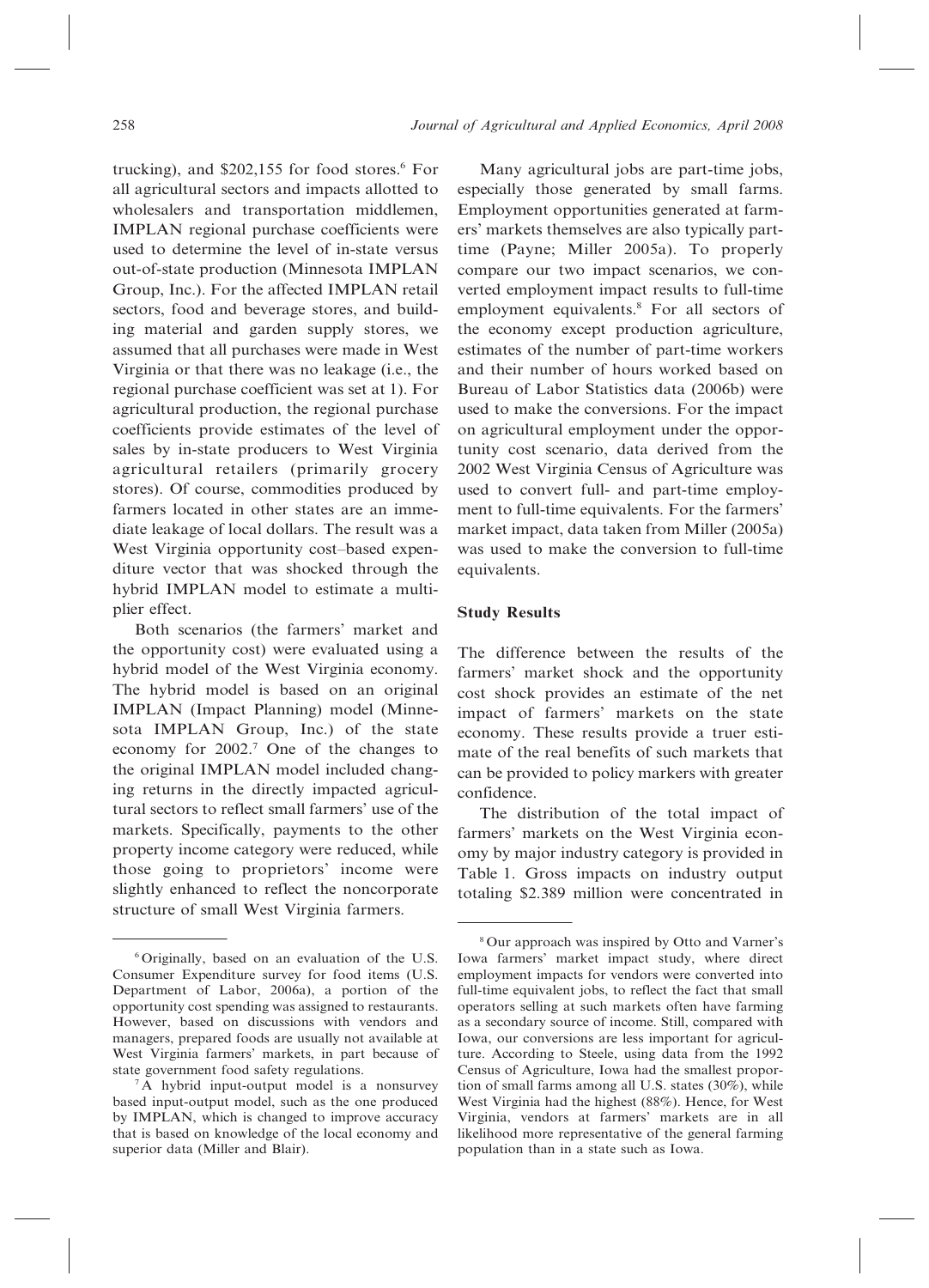| Output |      | Gross State Product |      | Labor Income |      |  |  |
|--------|------|---------------------|------|--------------|------|--|--|
| Level  | $\%$ | Level               | $\%$ | Level        | $\%$ |  |  |
| 1.772  | 74.2 | 1.126               | 76.1 | 0.468        | 71.3 |  |  |
| 0.058  | 2.4  | 0.036               | 2.4  | 0.015        | 2.3  |  |  |
| 0.097  | 4.1  | 0.032               | 2.1  | 0.018        | 2.7  |  |  |
| 0.134  | 5.6  | 0.090               | 6.1  | 0.055        | 8.4  |  |  |
| 0.129  | 5.4  | 0.087               | 5.9  | 0.017        | 2.6  |  |  |
| 0.053  | 2.2  | 0.030               | 2.0  | 0.022        | 3.3  |  |  |
| 0.073  | 3.0  | 0.043               | 2.9  | 0.038        | 5.8  |  |  |
| 0.053  | 2.2  | 0.023               | 1.6  | 0.020        | 3.0  |  |  |
| 0.021  | 0.9  | 0.014               | 0.9  | 0.004        | 0.6  |  |  |
| 2.389  |      | 1.480               |      | 0.656        |      |  |  |
|        |      |                     |      |              |      |  |  |

Table 1. Distribution of Farmers' Market Impacts (Millions \$)

agriculture and resource activities and trade and transportation-based activity. In terms of gross state product, impacts of \$1.48 million were concentrated in agriculture (76.1%), trade and transport activities (6.1%), and financial activities. A total impact of \$0.656 million on labor income followed a similar pattern, with 71.3% in agriculture and resource activities, 8.4% in trade and transportation, and 5.8% in education, health, and social services. In terms of employment (Figure 1), the total impact of 69.2 full-time equivalent (FTE) jobs (119.4 full- and parttime jobs) was also concentrated in agriculture (92.1% of the total job impact) and tradetransportation activities.

The distribution of the total impacts of the opportunity cost scenario on the West Virginia economy by major industry category is provided in Table 2. These impacts are the result of shifts in consumer spending from these sectors to farmers' markets. Opportunity cost impacts totaling \$1.316 million were concentrated in trade and transport activities (58.0%) and agriculture and resource–based activities (18.4%). Thus, gains in agriculture



Figure 1. Farmers' Market Employment Impacts by Major Job Sector (Number of FTE Jobs)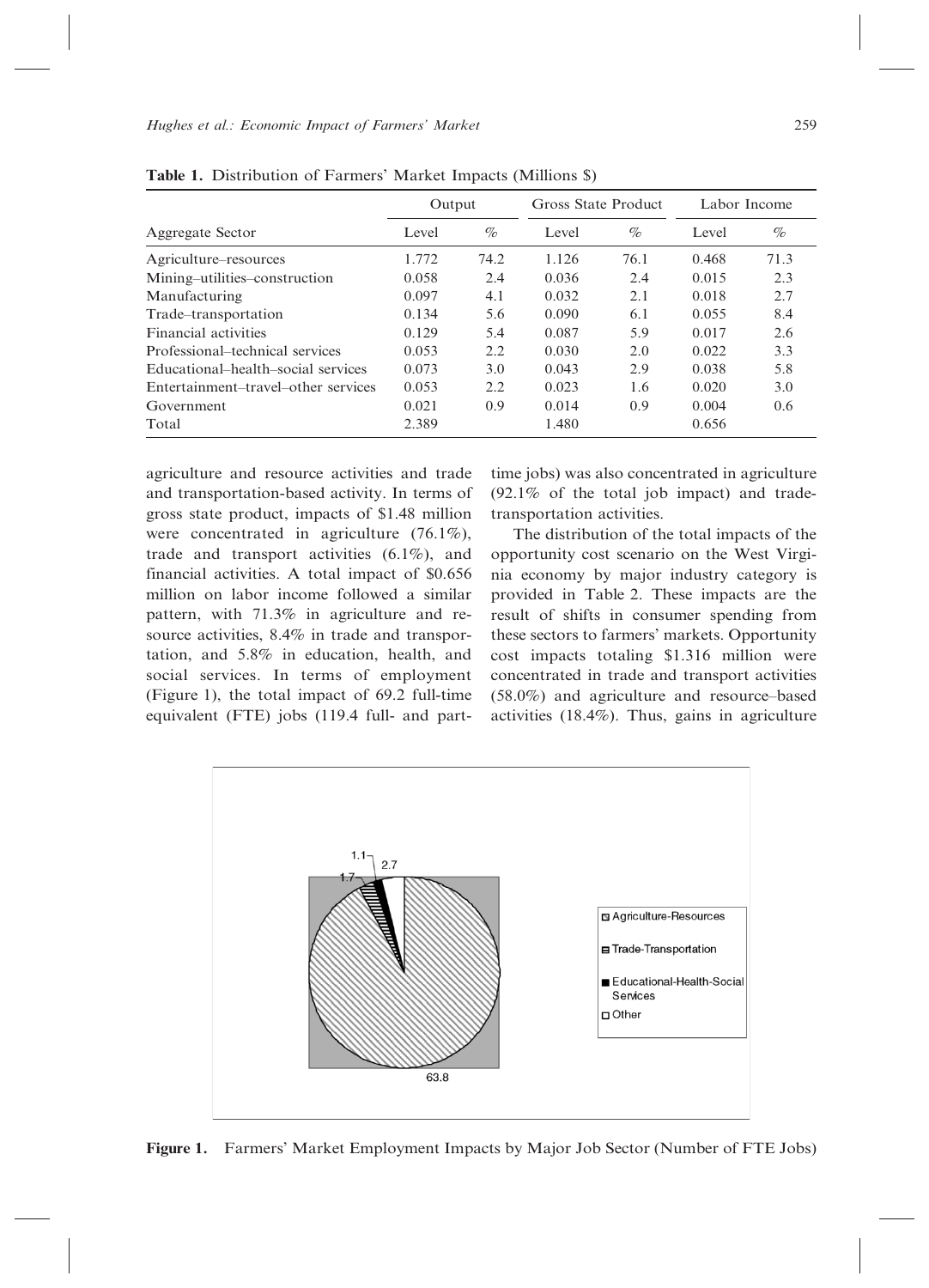|                                     | Output |      | Gross State Product |      | Labor Income |      |
|-------------------------------------|--------|------|---------------------|------|--------------|------|
| Aggregate Sector                    | Level  | $\%$ | Level               | $\%$ | Level        | $\%$ |
| Agriculture–resources               | 0.242  | 18.4 | 0.107               | 13.3 | 0.044        | 9.6  |
| Mining-utilities-construction       | 0.034  | 2.6  | 0.021               | 2.6  | 0.009        | 1.9  |
| Manufacturing                       | 0.040  | 3.1  | 0.011               | 1.4  | 0.007        | 1.5  |
| Trade-transportation                | 0.763  | 58.0 | 0.526               | 65.1 | 0.326        | 70.5 |
| Financial activities                | 0.085  | 6.5  | 0.057               | 7.1  | 0.011        | 2.4  |
| Professional-technical services     | 0.051  | 3.9  | 0.031               | 3.8  | 0.022        | 4.8  |
| Educational-health-social services  | 0.051  | 3.9  | 0.030               | 3.7  | 0.027        | 5.8  |
| Entertainment-travel-other services | 0.038  | 2.9  | 0.017               | 2.1  | 0.014        | 3.1  |
| Government                          | 0.011  | 0.8  | 0.007               | 0.9  | 0.002        | 0.4  |
| Total                               | 1.316  |      | 0.807               |      | 0.463        |      |

Table 2. Distribution of Opportunity Cost Impacts (Millions \$)

from farmers' market sales are to a small degree offset by losses in agriculture from reduced grocery store sales of similar products produced in West Virginia. In terms of gross state product, impacts of \$0.807 million were also concentrated in trade and transport activities at 65.1% and agriculture and resource activities at 13.3%. Impacts on labor income of \$0.463 million showed an even larger concentration in the trade and transportation sector at 70.5%, followed by agriculture and resource activities. Purely secondary impacts were also found in education, health, and social services (5.8%). In terms of employment (Figure 2), the total job impact of 26.4 full-time equivalent jobs was also concentrated in trade and transportation activities (47.1% of the total job impact) and in agriculture (41.3%).

Differences between the two scenarios or overall net impacts, as provided in Table 3, support our hypothesis that the impacts of farmers' markets are still pronounced and positive but substantially reduced when the



Figure 2. Opportunity Cost Employment Impacts by Major Job Sector (Number of FTE Jobs)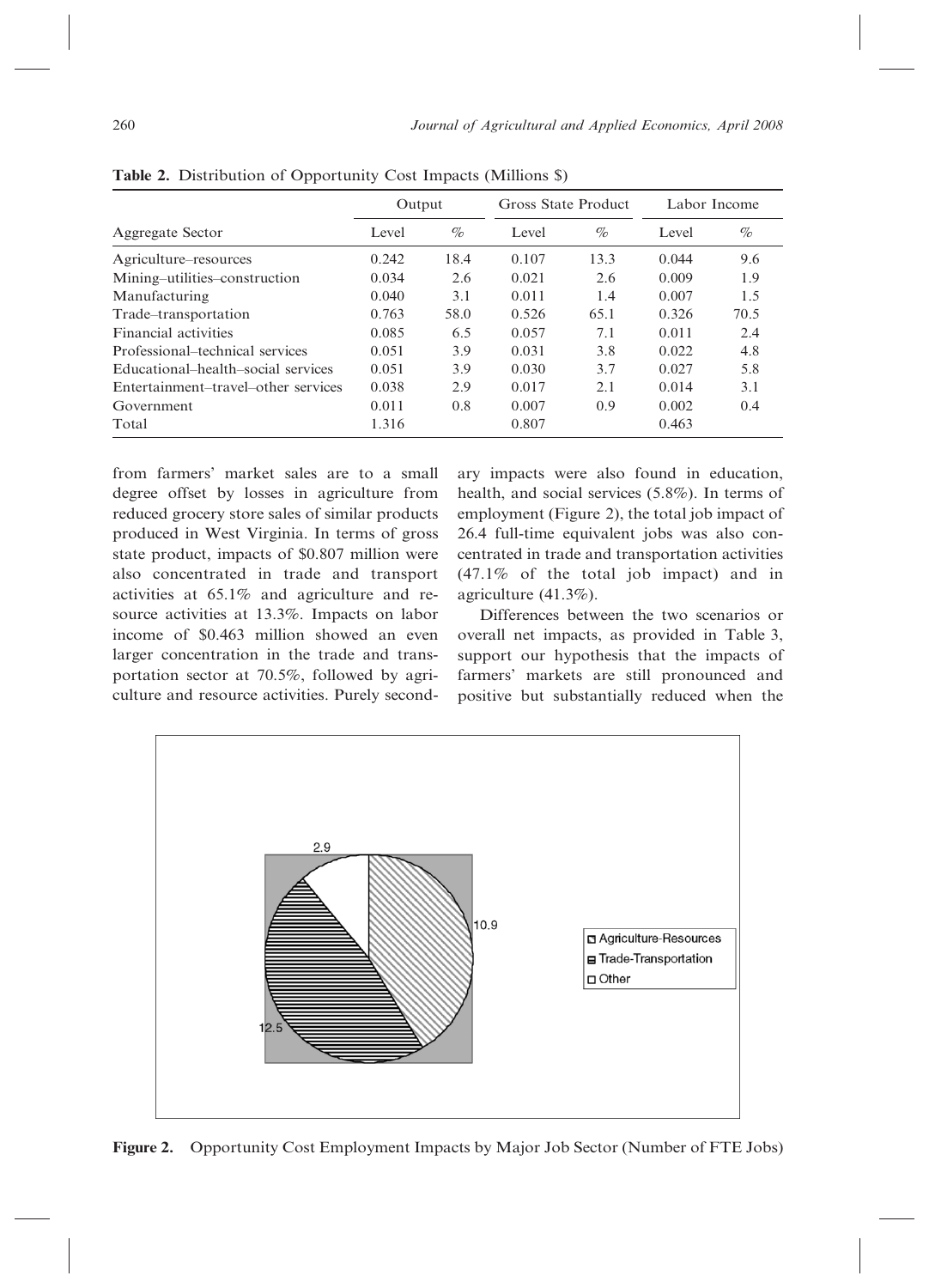|                                   | Farmers' |                         | Net Difference |           |  |
|-----------------------------------|----------|-------------------------|----------------|-----------|--|
| Measure of Economic Activity      | Market   | <b>Opportunity Cost</b> | Level          | % Decline |  |
| Industry output (millions \$)     | 2.391    | 1.316                   | 1.075          | 55.0      |  |
| Gross state product (millions \$) | 1.480    | 0.827                   | 0.653          | 55.9      |  |
| Labor income (millions \$)        | 0.656    | 0.463                   | 0.193          | 70.6      |  |
| Employment (full-time equivalent) | 69.200   | 26.400                  | 42.800         | 38.2      |  |

Table 3. Gross and Net Impacts of West Virginia Farmers' Markets

opportunity cost of such spending is accounted for. For example, the net impact on fulltime equivalent employment was 42.8 jobs or a reduction of 38.2% when the opportunity cost of spending at farmers' markets was included (that is, the 26.4 FTE jobs that would have been generated by alternative spending at grocery stores was subtracted from the farmers' market FTE employment impact of 69.2 jobs). Interestingly, the percentage decline in employment was only slightly larger than it would have been if we had not made the fulltime equivalent adjustments. In that case, the decline in employment impacts would have been 31.1% (from 119.4 to 82.3 full and parttime jobs). Including the opportunity cost reduced impacts in terms of total gross output in the West Virginia economy from \$2.391 million to \$1.075 million, a decline of 55%. Estimates of labor income declined by 70.6%, the largest percentage decline among our four measures of economic activity. Impacts on gross state product show a drop of 55.9% to \$0.653 million, when the \$0.827 million gross state product generated under the opportunity cost scenario is subtracted from the gross farmers' market impact of \$1.48 million.

A potentially important result under this type of analysis is specific winners and losers. That is, which parts of the economy stand to gain or lose if spending in farmers' markets becomes a major part of the household food consumption bill? As shown in Table 4 and Figure 3, sectors that might experience losses include the directly affected food and beverage stores and building material and garden supply stores. Specific impacts were also concentrated in the trade and transportation sectors, including truck transportation, whole-

sale trade, and air transportation.<sup>9</sup> Several sectors experienced relatively large net negative impacts due primarily to indirect effects. For example, management of companies and enterprises ranked fifth in net losses in outputs, gross state product, and labor income. Food and beverage stores (with estimated impacts of \$0.416 million in sales, and \$0.314 million in contribution to gross state product), building material and garden supply stores and wholesale trade had relatively strong backward linkages to this sector. Wholesale trade also had relatively strong backward linkages to management consulting services (which ranked sixth in expected loss in contribution to gross state product). Other transportation and business services sectors would also experience losses. As model results stand, sectors such as food and beverage stores experience relatively small projected declines in economic activity. For example, the drop in employment of 8.7 jobs in food and beverage stores is for a sector with 16,471 jobs. Our results are, however, indicative of sectors that could experience marked declines in economic activity if West Virginia farmers' markets experienced large increases in economic activity. Further, similar results are likely if other forms of direct marketing that replace food and beverage stores experience marked growth. It is also interesting to note that while the net effect on wholesale trade was negative, activity by farmers' markets

<sup>9</sup>Because of the manner in which input-output models are structured, impacts in these trade and transportation sectors are primarily direct impacts, even though consumers do not have direct contact with these sectors. For more detail see Miller and Blair.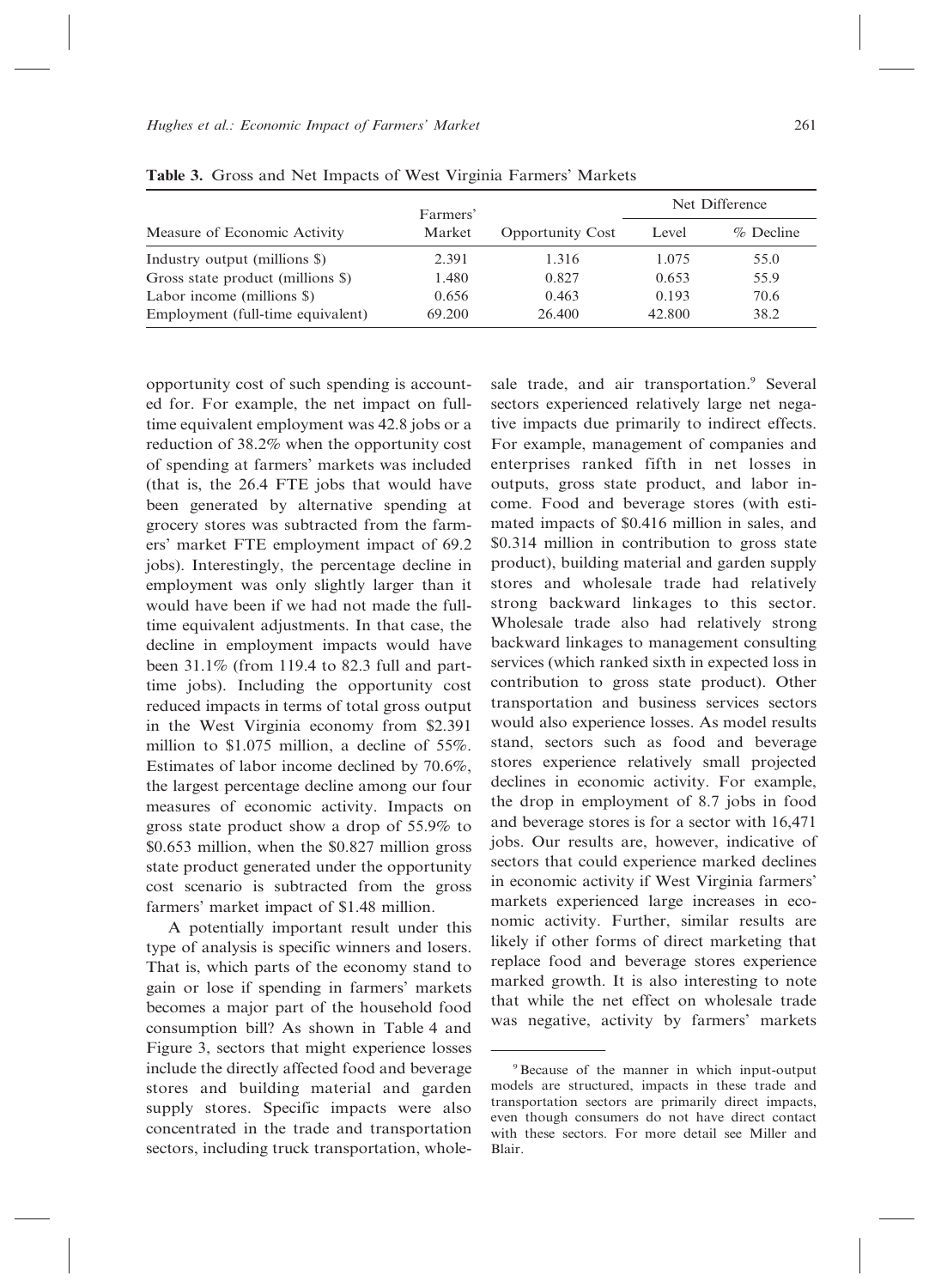|                                     | <b>Total Output</b> |      | Gross State Product |      | Personal Income |                |
|-------------------------------------|---------------------|------|---------------------|------|-----------------|----------------|
| Sector                              | Level               | Rank | Level               | Rank | Level           | Rank           |
| Food and beverage stores            | $-416,300$          | 1    | $-313,949$          |      | $-193,643$      |                |
| Truck transportation                | $-108,486$          | 2    | $-45,579$           | 3    | $-35,144$       | 2              |
| Wholesale trade                     | $-76,702$           | 3    | $-55,532$           | 2    | $-30,733$       | 3              |
| Building material and garden supply | $-43,773$           | 4    | $-34,261$           | 4    | $-19,007$       | $\overline{4}$ |
| Management of companies and         |                     |      |                     |      |                 |                |
| enterprises                         | $-3,919$            | 5    | $-2,618$            | 5    | $-1,788$        | 5              |
| Air transportation                  | $-2,738$            | 6    | $-652$              | 9    | $-526$          | 9              |
| Scenic and sightseeing              |                     |      |                     |      |                 |                |
| transportation                      | $-2,016$            | 7    | $-1,037$            |      | $-944$          | 6              |
| Management consulting services      | $-1,456$            | 8    | $-1,101$            | 6    | $-941$          |                |
| Courier and messengers              | $-1,388$            | 9    | $-844$              | 8    | $-584$          | 8              |
| Rail transportation                 | $-855$              | 10   | $-527$              | 10   | $-313$          | 10             |

Table 4. Sectors with Largest Projected Losses due to West Virginia Farmers' Markets (Millions \$)

reduced the negative effect on that sector because of enhanced local consumer spending due to an increased retention of dollars.

Selected sectors that might experience net gains in output are shown in Table 5 and Figure 4. These are parts of the state economy that might be winners if farmers' markets in West Virginia experienced substantial and sustained growth. Sectors directly affected by growth in farmers' markets include fruit farming (at 23.7 net jobs, \$0.537 million in sales, and \$0.334 million in gross state product), vegetable and melon farming, greenhouse and nursery production, other animal production (except cattle and poultry) (at 8.3 net jobs), and poultry and egg production. Cattle production in West Virginia tends to be cow/calf production rather than finished cattle, which are often shipped to feedlots in other states. An increase in demand for locally finished beef (whether grass- or grain-fed) that could occur with a growth in farmers' market



Figure 3. Gross and Net Employment Impacts (Number of FTE Jobs), Job-Losing Sectors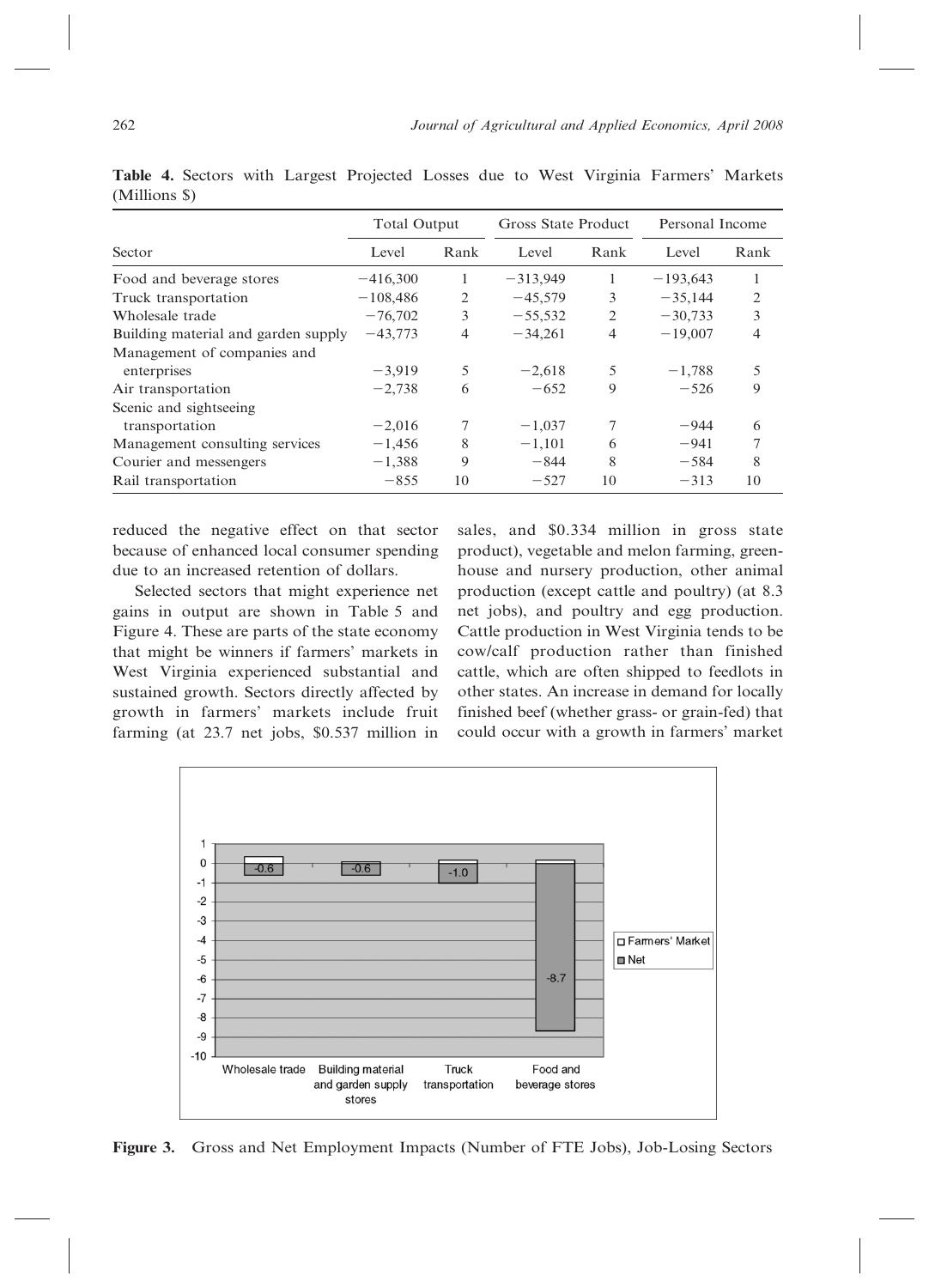|                                           | <b>Total Output</b> |      | Gross State Product |                          | Personal Income |      |
|-------------------------------------------|---------------------|------|---------------------|--------------------------|-----------------|------|
| Sector                                    | Level               | Rank | Level               | Rank                     | Level           | Rank |
| Vegetable and melon farming               | 766,335             | 1    | 582,239             | 1                        | 249,069         | 1    |
| Fruit farming                             | 537,357             | 2    | 333,891             | 2                        | 127,977         | 2    |
| Greenhouse and nursery production         | 91,788              | 3    | 78,398              | 3                        | 32,838          | 3    |
| Animal production, except cattle and      |                     |      |                     |                          |                 |      |
| poultry                                   | 90,869              | 4    | 15,840              | 5                        | 8,731           | 4    |
| Poultry and egg production                | 44,849              | 5    | 17,794              | $\overline{4}$           | 7,998           | 5    |
| Pesticides and other agricultural         |                     |      |                     |                          |                 |      |
| chemicals                                 | 20,246              | 6    | 10,356              | 8                        | 4,183           | 8    |
| Real estate                               | 18,850              | 7    | 13,300              | 6                        | 2,873           | 11   |
| All other crop farming                    | 17,834              | 8    | 10,111              | 9                        | 282             | 13   |
| Owner-occupied dwellings                  | 14,861              | 9    | 11,906              | 7                        | $\Omega$        |      |
| Power generation and supply               | 12,289              | 10   | 8,651               | 10                       | 2,544           |      |
| Agriculture and forestry support activity | 9,828               |      | 5,686               | $\qquad \qquad$          | 7,154           | 6    |
| Wood container and pallet                 |                     |      |                     |                          |                 |      |
| manufacturing                             | 9,760               |      | 4,169               | $\overline{\phantom{0}}$ | 3,248           | 9    |
| Offices of physicians and dentists        | 7,255               |      | 5,903               |                          | 4,902           | 7    |
| Hospitals                                 | 7,134               |      | 3,258               |                          | 3,185           | 10   |
|                                           |                     |      |                     |                          |                 |      |

Table 5. Sectors with Largest Projected Gains due to West Virginia Farmers' Markets

sales might lead to gains in this sector as well. Other agricultural sectors were projected to experience a net increase in activity because they provide inputs to the directly affected sectors. These indirectly benefiting sectors include pesticides and other agricultural chemicals and all other crop farming. Other net impacts that were indirect in nature included projected growth in power generation and supply and agriculture and forestry support activity. Further, because local incomes are enhanced by farmers' markets under the net impact scenario, sectors oriented towards induced effects, such as physicians, dentists, and hospitals, would also likely experience increases in economic activity. The real estate sector also experiences gains because of payments by farmers who rent land.

## Summary and Conclusions

Presented here is a simple approach used to evaluate the net impacts on the state economy by economic activity generated by West Virginia farmers' markets. As expected, while still positive and substantial, study results indicate that accounting for the opportunity cost of such spending reduces the impact of

these markets. By incorporating the concept of opportunity cost, the work presented here is more consistent with economic theory as compared with other relevant input-output based studies.

Users of studies such as these (e.g., policy makers) may not like the idea of net (i.e., reduced) impacts. However, results are more easily defended because they are presumably more in line with economic reality. Another advantage is that potential opponents of a given project are more readily identified. For example, based on our results, in-state business support services may become concerned about the growth of farmers' markets if such growth becomes substantial.

This analysis also leads to areas of future work. Other approaches to estimating the opportunity cost of farmers' markets may strengthen study results. A survey of consumers at farmers' markets could better indicate the location (in terms of sector and place) where their alternative spending would go. For example, are consumers spending at farmers' markets instead of grocery stores or does such spending substitute for recreational spending at places such as museums. Such a survey could also help determine the positive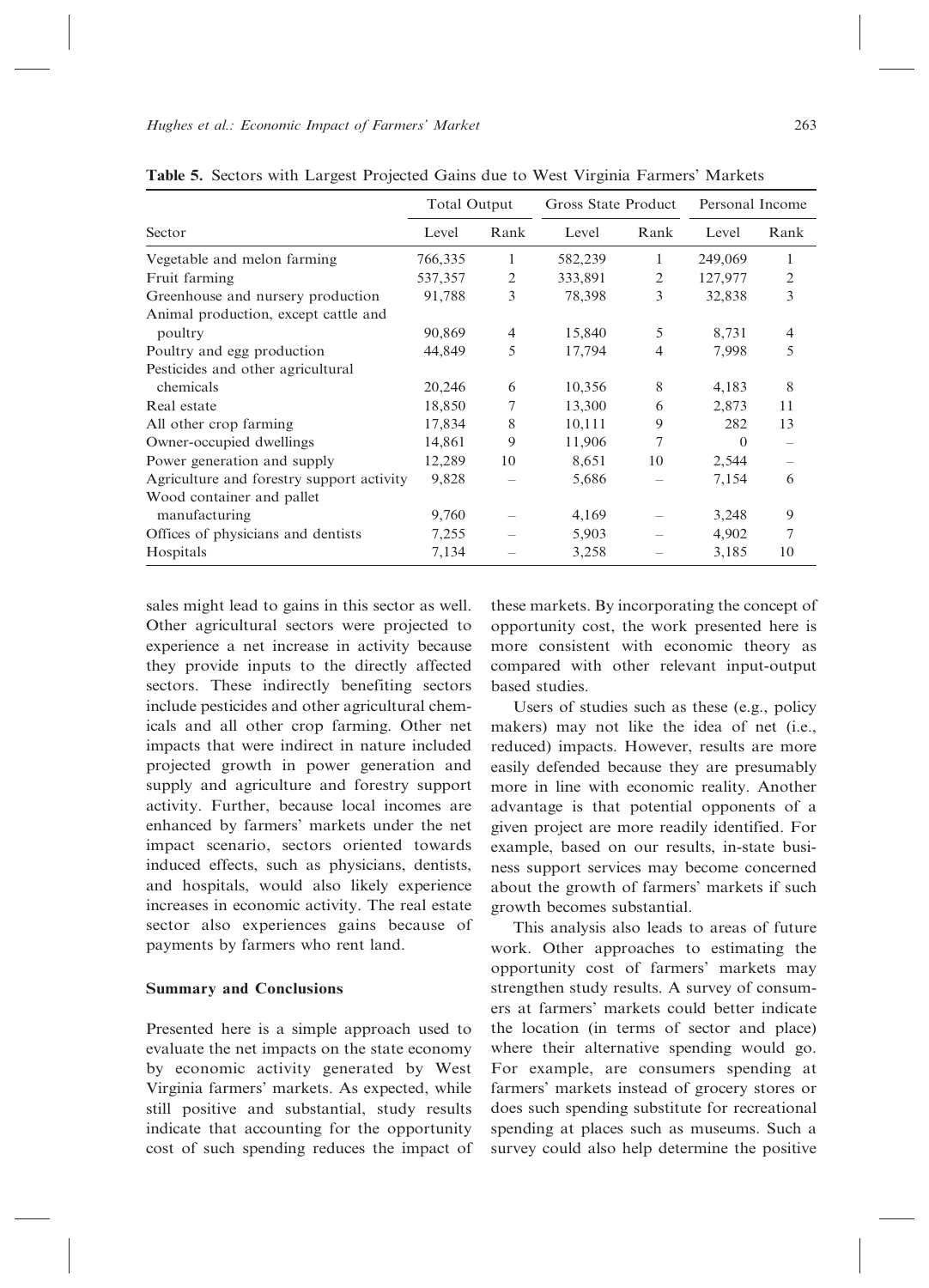

Figure 4. Gross and Net Employment Impacts (Number of FTE Jobs), Job-Gaining Sectors

impact of farmers' markets on nearby businesses through ''spillover spending.''

A related area of future research is determining the conditions under which a farmers' market becomes an entertainment nexus, where crafts, musical events, and other recreational activities are provided. This type of farmers' market should be especially beneficial to local economies with out-of-state tourists as the target market. Because we found that West Virginia farmers' markets are not destinations as they are in some other places, such research could be used to support outreach activities by Extension personnel and others.

Another area of future work would be to incorporate superior data for agricultural producers who sell at farmers' markets. In particular, vendors at farmers' markets tend to be small producers, who may have a different pattern of input use as compared with larger operations. But, coefficients used in inputoutput models such as IMPLAN based models can be expected to reflect the behavior of the latter as opposed to the former. Since little research has been conducted concerning the impact of spending by small farmers, an area of future work could include further adjusting coefficients to more accurately reflect the behavior of small operations. These adjustments could help us understand income distribution shifts that could occur if consumers purchase less from regional/national retail outlets and more from farmers' markets. In particular, increasing income for farmers may have a greater impact on local economies if more dollars are circulated locally compared with income losses by chain retailers and related transportation and management, who are likely to have smaller local linkages.

Farmers' markets have also been shown to foster entrepreneurship (Lyson, Gillespie, and Hilchey). Development of an entrepreneurial spirit could benefit farmers and the local economy in numerous ways. However, assessing the impacts of such efforts would be a major research undertaking.

In addition to farmers' markets, other direct marketing outlets may be important sources of income for small farms. The impacts of sales through these additional direct marketing venues are not included here. Future research should expand to include the impacts of all direct marketing outlets.

[Received August 2006; Accepted June 2007.]